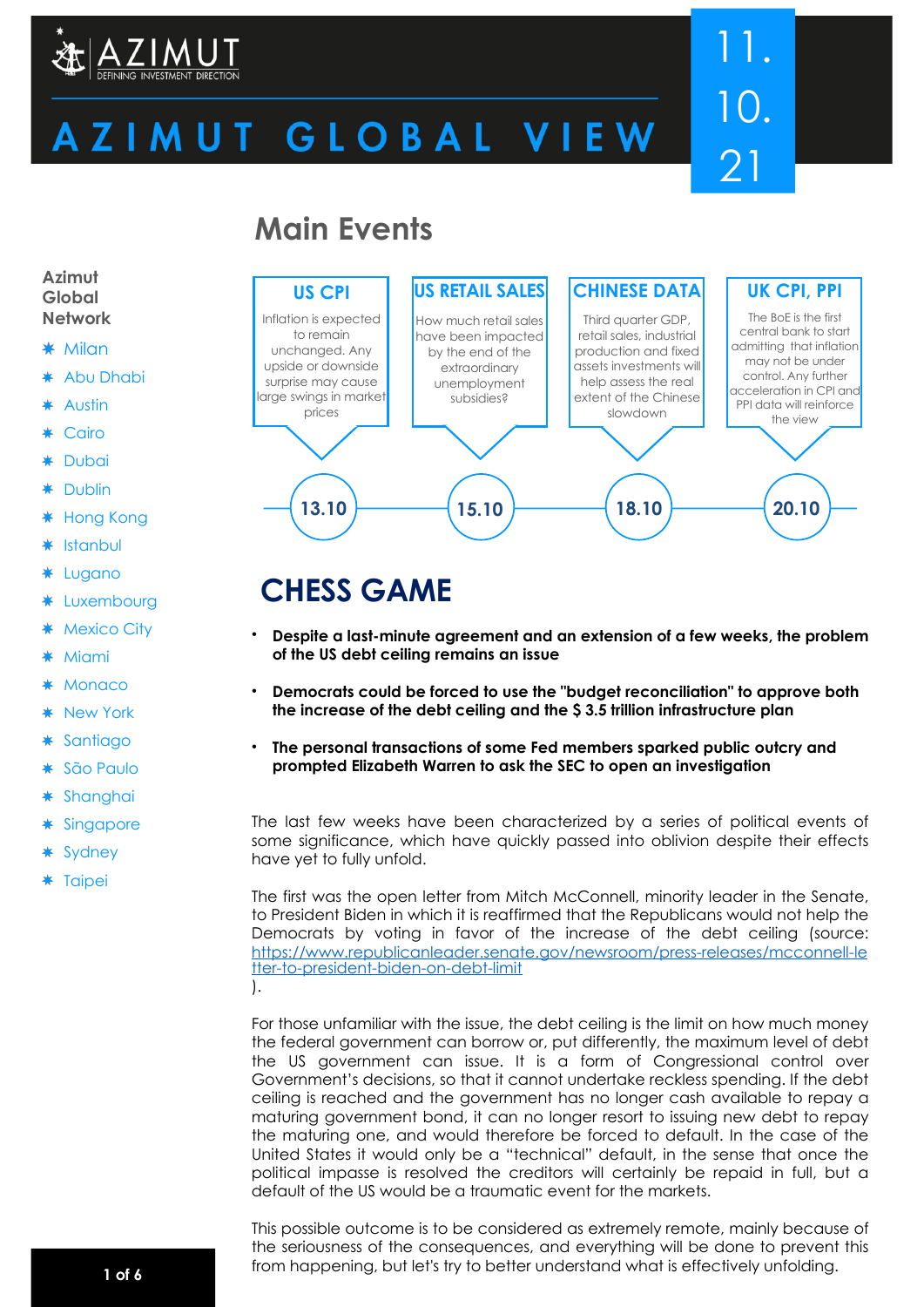

## **(continued)**

Ever since the Biden administration took office, and the Democrats won a majority in both houses of the Congress, they have embarked on very expansive fiscal policies resulting in a large expansion of fiscal deficits. Republicans, typically more conservative and opponents of large fiscal deficits, have tried to resist such spending, but being a minority they were not able to succeed.

The spending spree embarked by the Democratic in the first part of the year has been possible because the debt ceiling was formally suspended until the end of July 2021, and therefore until that point in time the government had no limits on its spending capacity. Since the end of July, though, the debt ceiling has re-entered into force, settling at the exact value of the American debt at the end of the suspension. Since then, the Democratic administration faced the current expenses and repayment of maturing government bonds, thanks to its cash reserves, which are expected to run out in the coming weeks.

The problem is that the Democrats want to continue to run huge fiscal deficits. In particular, the approval of an infrastructure plan of 3.5 trillion dollars (in addition to the bipartisan one of 0.5 trillion dollars on which Democrats and Republicans had agreed during the summer) which would further jeopardize the long term sustainability of the US public debt. Given that all the measures approved by the Biden administration so far have never been discussed or agreed with the Republican minority, the Republicans demand that the approval of the debt ceiling increase be carried out with the votes of the Democrats alone. From McConnell letter to Biden, "The debt limit is often a partisan vote during times of unified government. In 2003, 2004, and 2006, Mr. President, you joined Senate Democrats in opposing debt limit increases and made Republicans do it ourselves. You explained on the Senate floor that your 'no' votes did not mean you wanted the majority to let the country default, but rather that the President's party had to take responsibility for a policy agenda which you opposed. Your view then is our view now". And also "Bipartisanship is not a light switch that Speaker Pelosi and Leader Schumer may flip on to borrow money and flip off to spend it. Republicans' position is simple. We have no list of demands. For two and a half months, we have simply warned that since your party wishes to govern alone, it must handle the debt limit alone as well".

A few days after this letter, the Republicans agreed to a partial increase in the debt ceiling until early December, but only for a maximum amount of 480 billion dollars. While this decision can be interpreted as if the Republicans had yielded on their position, another interpretation must be taken into account. Raising the debt ceiling to be able to repay maturing government bonds is something that is considered as a moral duty by both parties as it is linked to honoring past Federal debt, which has been accumulated by both parties.

If the Republicans had simply opposed raising the debt ceiling, the Democrats would have blamed them in case of default. By allowing for a limited/reasonable increase in the debt ceiling, Republicans have instead proven that they want to take responsibility for past debt, but not for the additional debt that Democrats would need to pursue their economic agenda. Therefore, Republicans have made it clear that it's upon the Democrats to take the full responsibility of deliberating an additional and considerable increase in the US debt, which is functional only to their agenda.

In December, therefore, Democrats may have no other choice to raise the debt ceiling than to use the procedure called "budget reconciliation", which allows the Senate to pass by simple majority (50 votes) resolutions that would normally require a qualified majority (60 votes).

The problem is that the budget reconciliation can only be used once during a fiscal year. Given that the infrastructure plan also requires a qualified majority because of its significant impact on the public debt, Democrats would be forced to use the budget reconciliation for both the raising of the debt ceiling and the approval of the infrastructure plan. The problem, however, is that within the Democrats some moderate exponents are reluctant not only to approve such a large spending plan, but also to raise the debt ceiling only with partisan votes as the political responsibility for this act may be considerable, and could have negative repercussions in next year's mid-term elections.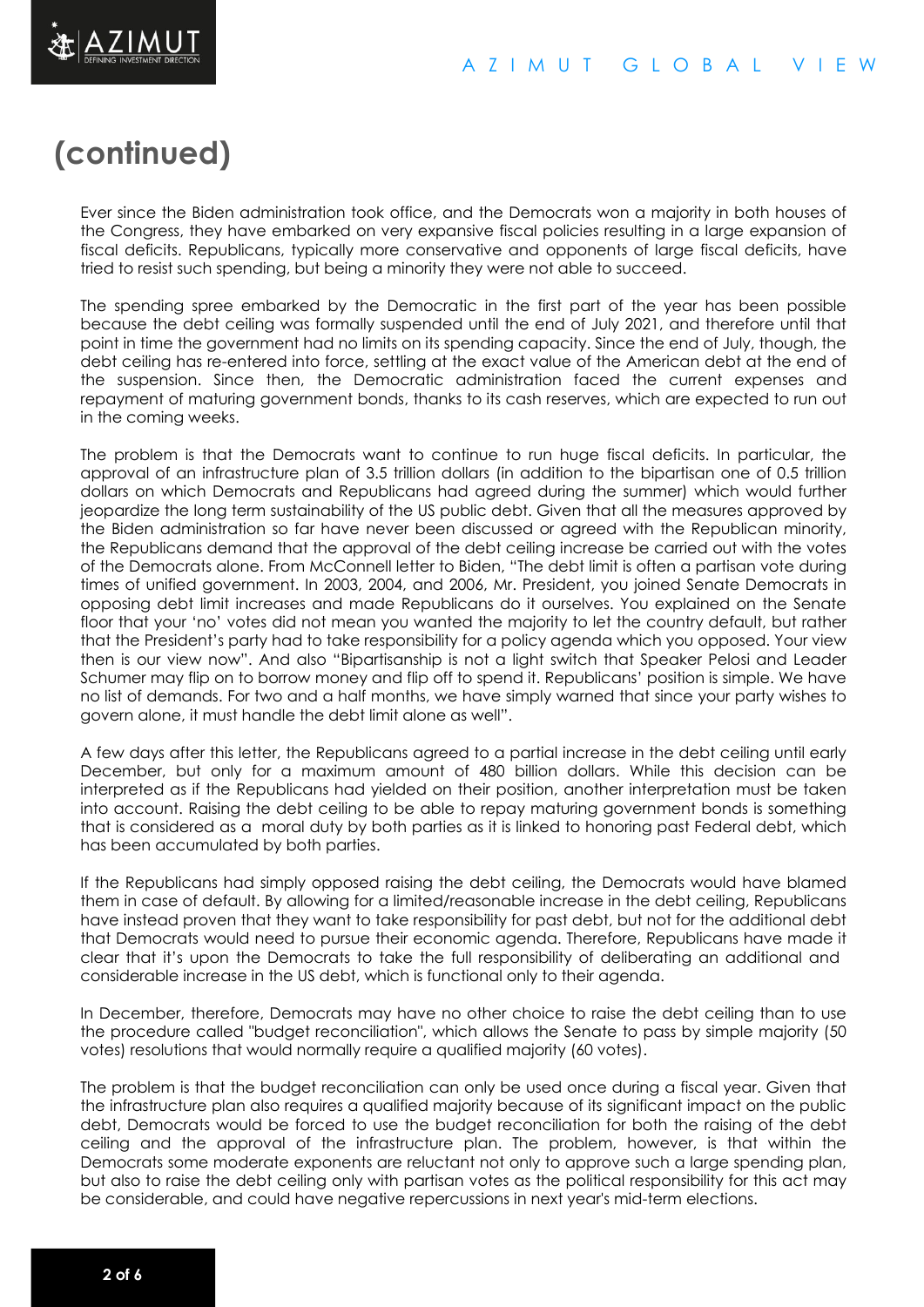

## **(continued)**

Since the favorable votes of all 50 Democratic senators are required to pass the budget reconciliation, if the Democrats fail to achieve absolute unanimity, things will get complicated. If the infrastructure deal is not reached due to the reticence of the more moderate Democrats for such a massive spending plan, then there would be no choice but to approve just the increase in the debt ceiling. In this case, however, the infrastructure plan could never see the light as for its approval in the ordinary way, the favorable votes of also at least 10 Republicans are required, which is completely unreasonable to expect. This would be a blow to the credibility of the Democrats, but also to the market expectation of additional stimulus down the road.

In politics, things often have to get more complicated before reaching a solution. Considering what is at stake, it is reasonable to expect that in one way or another a solution at least for the debt ceiling will be found, either by the Democrats alone or with a bipartisan accord. This is the base-case scenario. But it will be necessary to remain vigilant.

Another hot topic in recent days has been the scandals involving three Federal Reserve governors, Dallas Fed President Robert Kaplan, Boston's Eric Rosengren and Vice-President Richard Clarida. The first two resigned at the end of September. According to Bloomberg, "Kaplan disclosed multiple trades of over \$1 million during 2020. Rosengren transacted in real estate investment trusts, including some that invested in mortgage-securities that the Fed started buying in 2020", while "Fed Vice Chair Richard Clarida's 2020 financial disclosures show he traded between \$1 million and \$5 million out of a bond fund into stock funds one day before Chair Jerome Powell issued a statement flagging possible policy action as the pandemic worsened". Bloomberg also reports that those trades "were a "pre-planned rebalancing to his accounts, similar to a rebalancing he [Clarida] did and reported in April 2019" and were "executed prior to his involvement in deliberations on Federal Reserve actions to respond to the emergence of the coronavirus and not during a blackout period".

These trades questioned the moral integrity of the concerned Fed members, to the point that Senator Elizabeth Warren formally asked the SEC to open an investigation procedure against them to see if they violated insider trading rules or have acted in a situation of conflict of interest.

These developments, obviously, have not led to question the credibility of the Fed as an institution. However, the timing of these events is unfortunate, as never before have the Fed and central banks in general needed all their credibility to defend the view that inflation is transitory, despite growing evidence of spikes in prices, and persistent disruption in the global supply chains.

Finally, among the "discords" that have recently emerged between institutions, there is another one that is worth to be mentioned. At its latest meeting, the Bank of England opened the door to the possibility of a sooner-than-expected rate hike, even before the tapering ends, in consideration of inflation rising too fast (it is worth noting that CPI is "only" at 3.2% YoY in the UK). Over the past weekend, two of the more hawkish members of the BoE further stressed the view that inflation may not be transient, and that a lack of action could cause inflation expectations to stabilize at higher level, thereby making it more difficult to bring prices back under control afterwards.

Certainly, some of the inflation in the UK is also due to Brexit-related issues. Nonetheless, the fact that one of the world's leading central banks is starting to question the transience of inflation (and despite lower inflation rates than in other countries), could make it more difficult for other central banks continue to defend their narratives.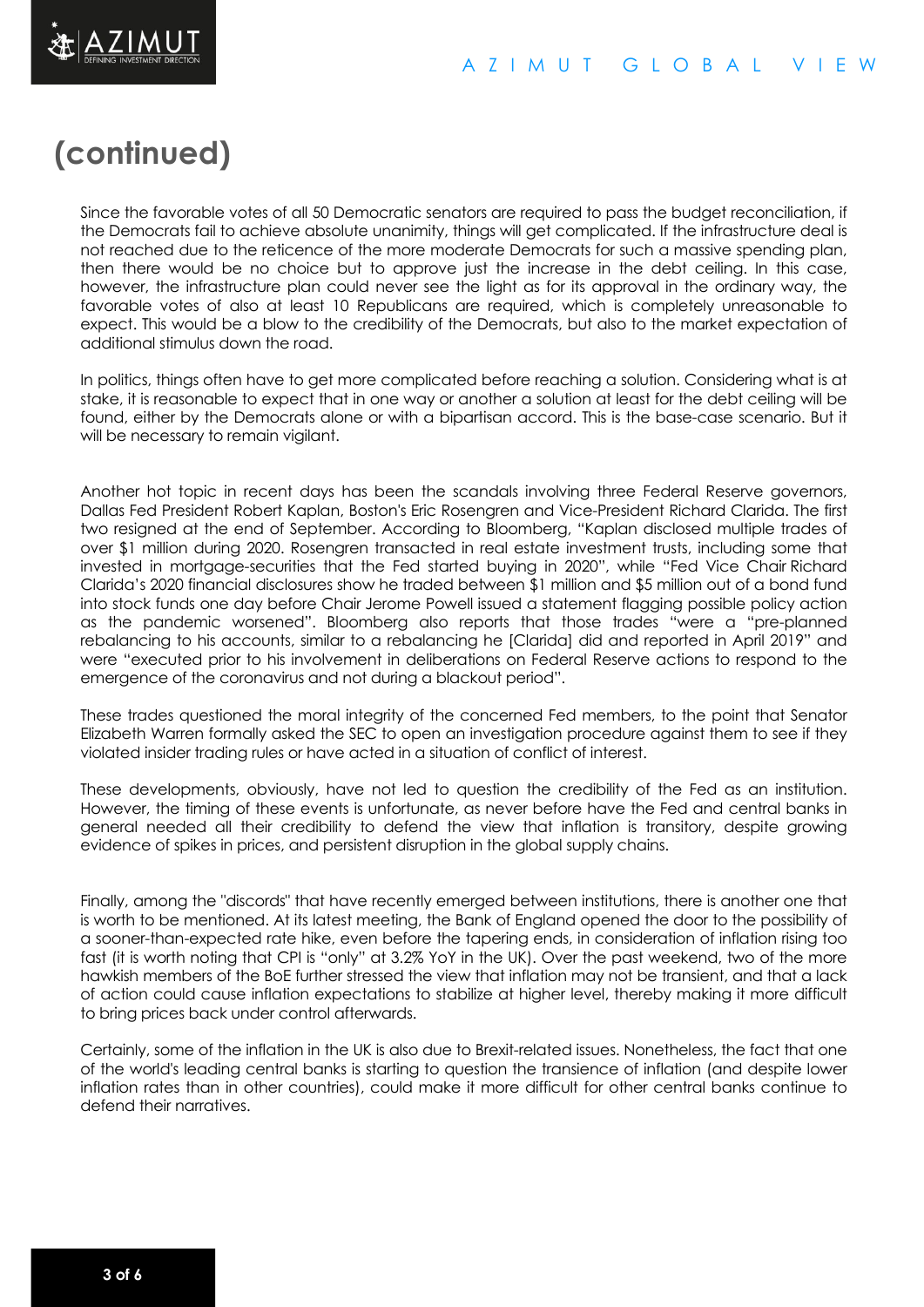

## **Asset Allocation View**



## **Equity**

### **Developed Markets**



We kept our **Slightly Underweight** recommendation on Developed Markets Equities. Less accommodative central banks, the end of fiscal stimuli, the political issue discussed in the prologue of this report, the spike in the energy and commodities prices, and valuation near historical highs suggest that a cautious approach is warranted in the short term. In terms of regions, we still maintain a preference for Europe, but to a lesser extent as the surge in electricity and energy prices could have a larger-than-expected repercussions on growth. In terms of styles, thanks to lower contagion rates and the new antiviral pill developed by Merck, Value may continue to outperform as well as the sectors positioned to benefit from higher commodity prices and/or interest rates.

#### $\equiv$ **US Europe Japan**

### **Emerging Markets**

| <u>Villing</u>              |              | We maintained our <b>Slightly Underweight</b> recommendation on Emerging<br>Markets Equities. After the strong year-to-date underperformance, the selling<br>pressure on emerging markets and China seems to abate gradually: in the<br>retracement of the last two weeks, developing nations did not underperform<br>developed countries; even if during the increased risk aversion, riskier assets<br>are supposed to correct more. Notwithstanding this, caution is still warranted<br>as further crackdowns by the Chinese government are still possible, and a |                                                                         |                                                                           |  |
|-----------------------------|--------------|----------------------------------------------------------------------------------------------------------------------------------------------------------------------------------------------------------------------------------------------------------------------------------------------------------------------------------------------------------------------------------------------------------------------------------------------------------------------------------------------------------------------------------------------------------------------|-------------------------------------------------------------------------|---------------------------------------------------------------------------|--|
| <b>UNDER</b><br><b>OVER</b> |              |                                                                                                                                                                                                                                                                                                                                                                                                                                                                                                                                                                      |                                                                         | combination of stronger US dollar and higher risk-free rates in developed |  |
| NEUTRAL                     |              |                                                                                                                                                                                                                                                                                                                                                                                                                                                                                                                                                                      | markets are usually associated with weak emerging markets performances. |                                                                           |  |
| Asia ex-Japan               | <b>FFMFA</b> |                                                                                                                                                                                                                                                                                                                                                                                                                                                                                                                                                                      | <b>LATAM</b>                                                            |                                                                           |  |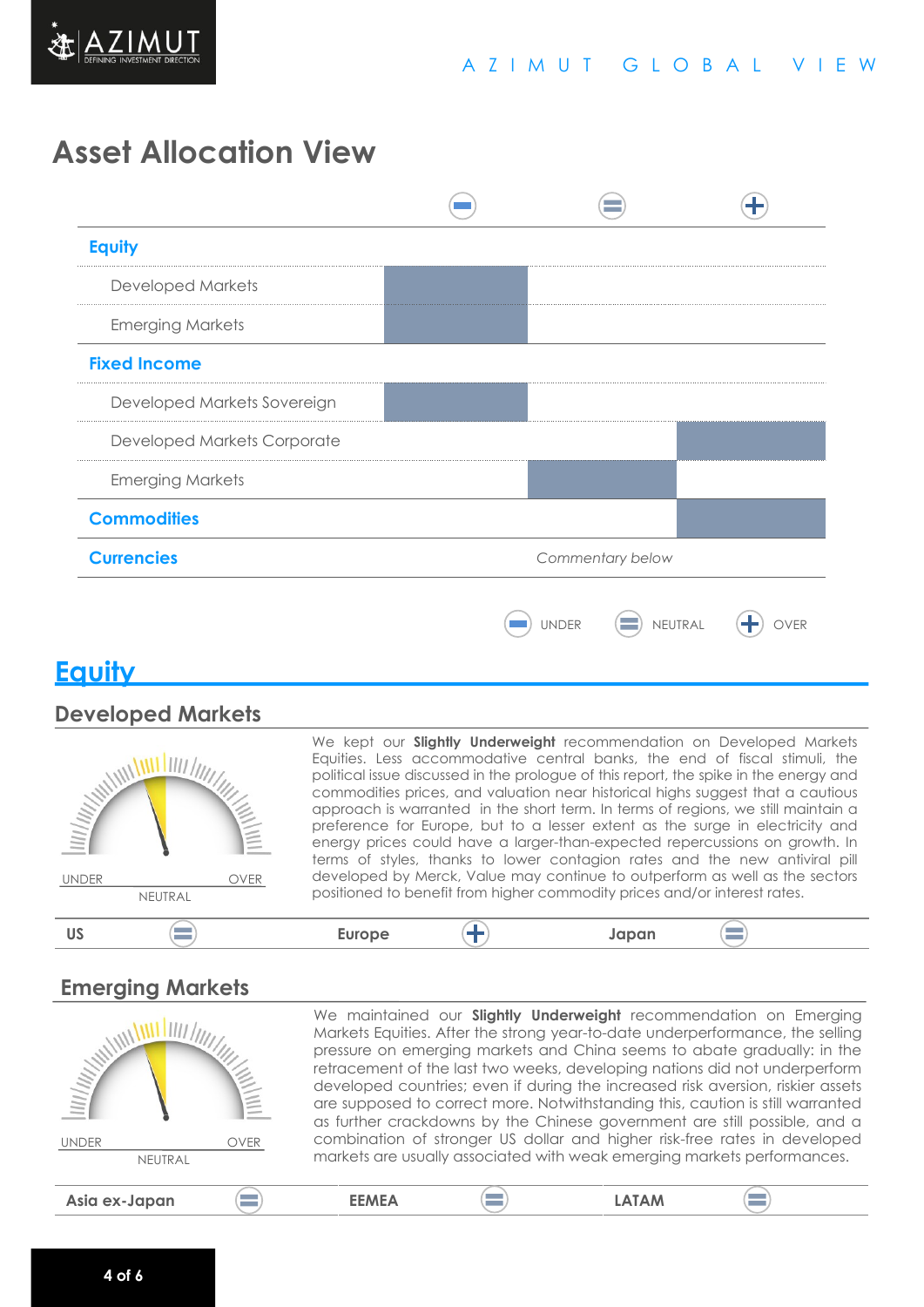

### A Z I M U T G L O B A L V I E W

## **Fixed Income**

### **Developed Markets Sovereign**

| <b>MINITARY AND READ POST</b><br><b>UNDER</b> | NEUTRAL | <b>OVER</b>         | higher rates. |                    |                          | We maintained our <b>Slightly Underweight</b> recommendation on Developed<br>Markets Sovereign Bonds. On one hand, the recent rebound in rates globally is<br>becoming quite extended, with yields approaching the record highs for the<br>year. Only in the US interest rates are still about 20 basis points below the<br>maximum level of the year. On the other hand, the spike in energy and<br>electricity prices and the persistent bottlenecks in global supply chains may<br>cast doubt on the transitory narrative of inflation, which in turn may lead to |                   |
|-----------------------------------------------|---------|---------------------|---------------|--------------------|--------------------------|----------------------------------------------------------------------------------------------------------------------------------------------------------------------------------------------------------------------------------------------------------------------------------------------------------------------------------------------------------------------------------------------------------------------------------------------------------------------------------------------------------------------------------------------------------------------|-------------------|
| <b>EU Core</b>                                |         | <b>EU Periphery</b> |               | <b>US Treasury</b> | $\overline{\phantom{a}}$ | Japanese<br>JGB                                                                                                                                                                                                                                                                                                                                                                                                                                                                                                                                                      | <b>STATISTICS</b> |

### **Developed Markets Corporate**



We increased our recommendation on Developed Markets Corporates to **Slightly Positive**. The change in attitude from central banks to a less accommodative monetary policy may trigger a correction in risky assets and increase the attractiveness of less volatile assets. Solid balance sheets, low default rates and expectations for a continuation of the recovery/reopening of the economies should prevent spreads from widening significantly, even in a moderate risk-off scenario. Therefore, funds actively managing duration and credit risks could prove to be an interesting investment solution. Within corporate bonds, we are growingly cautious on high yield bonds.

 $\qquad \qquad \Box$ 

## **Emerging Markets**

**Commodities**

| <b>MANAGEMENT</b><br><b>UNDER</b><br><b>OVER</b><br>NEUTRAL | We kept our recommendation as <b>Neutral</b> . Emerging Markets bond spreads<br>widened in response to the Evergrande crisis, with low grade corporate bonds<br>suffering the most. The asset class, which has already lagged behind<br>developed market bonds, seems to have already adjusted to this less<br>favorable environment. Therefore, EM bonds look even more attractive now<br>on a relative basis, and they can still count on the ample liquidity and the<br>hunt for yield. Assuming US rates will not move significantly higher from here<br>and no widespread increase in the risk aversion, the view on the asset class is<br>still balanced with risks tilted to the downside. |
|-------------------------------------------------------------|---------------------------------------------------------------------------------------------------------------------------------------------------------------------------------------------------------------------------------------------------------------------------------------------------------------------------------------------------------------------------------------------------------------------------------------------------------------------------------------------------------------------------------------------------------------------------------------------------------------------------------------------------------------------------------------------------|
| <b>Local Currency</b>                                       | <b>Hard Currency IG</b><br><b>Hard Currency HY</b>                                                                                                                                                                                                                                                                                                                                                                                                                                                                                                                                                                                                                                                |

| <u>Commundumed</u>          |                                                                                                                                                                                                                                                                                                                                                                                                                                                |
|-----------------------------|------------------------------------------------------------------------------------------------------------------------------------------------------------------------------------------------------------------------------------------------------------------------------------------------------------------------------------------------------------------------------------------------------------------------------------------------|
| <b>MATTER</b>               | We maintained our <b>Positive</b> view on the asset class. We continue to be<br>positive precious metals specifically as they should benefit from very low real<br>rates and rising inflation, and also they could serve as an hedge in case of<br>increased risk aversion. Additionally, we maintain our bullish stance on<br>energy and industrial metals due to the strength of the demand, supply<br>constraints and shipping bottlenecks. |
| <b>UNDER</b><br><b>OVER</b> |                                                                                                                                                                                                                                                                                                                                                                                                                                                |
| NEUTRAL                     |                                                                                                                                                                                                                                                                                                                                                                                                                                                |
| <b>Precious</b>             | <b>Industrial</b><br><b>Agricultural</b><br><b>Energy</b>                                                                                                                                                                                                                                                                                                                                                                                      |